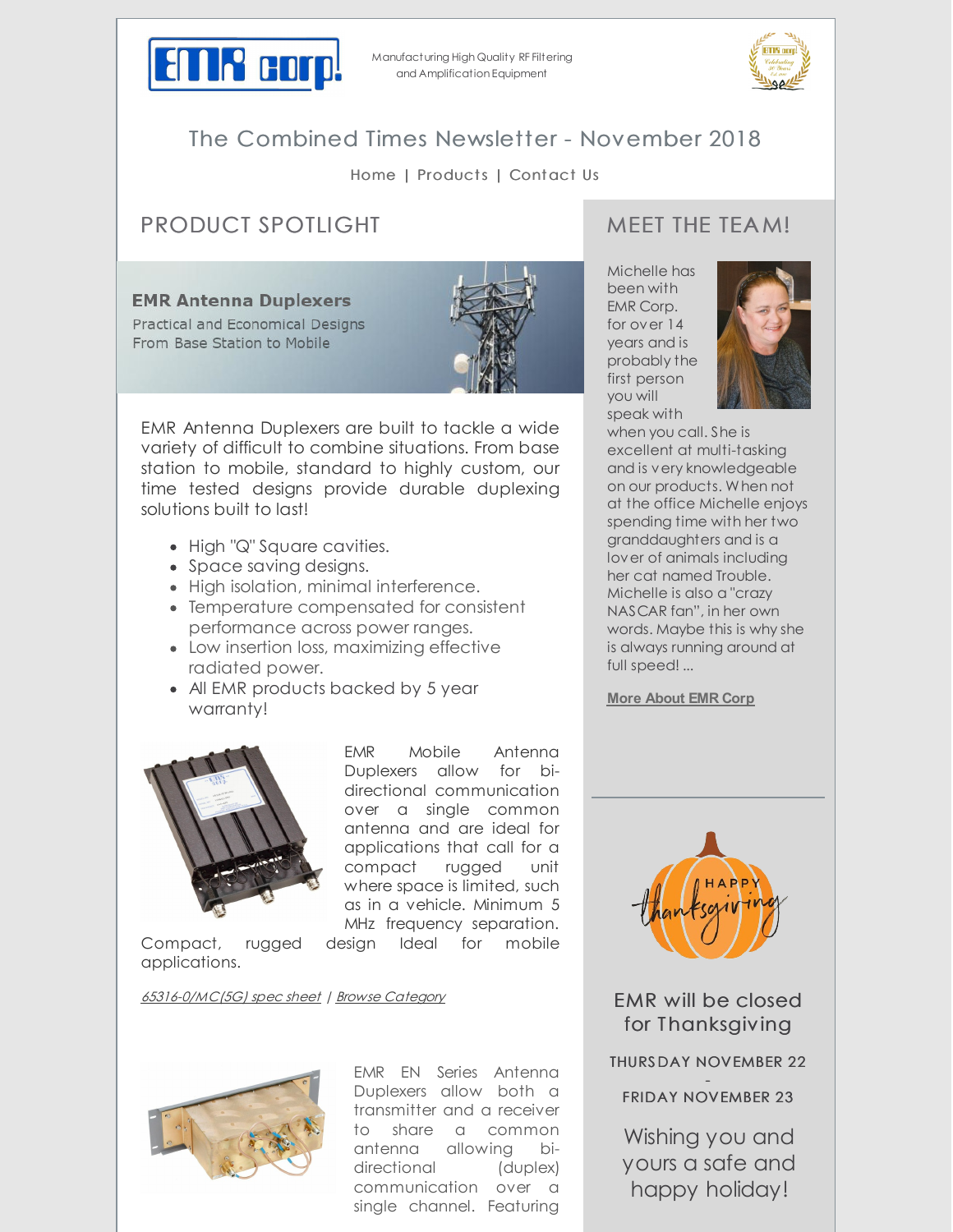compact, high Q cavities, requiring less rack space than standard 4 inch cavities. The cavities are arranged in an order which provides enough isolation to keep the transmitter from interfering with the receiver.

#### [64534/ENC](http://www.emrcorp.com/doc/uploads/c39df9a01e17c94070cec8ecc3c1ccce64534_ENC.pdf) spec sheet | Browse [Category](http://www.emrcorp.com/cart/subcategories?cid=3&sub_category=Pass Notch)



EMR pass-notch duplexers allow for the simultaneous use of a transmitter and receiver on a single common antenna. Our signature square cavities

provide greater Q while requiring less space than conventional round cavities.

[65544/SNC](http://www.emrcorp.com/doc/uploads/348dc9b0bf045fd5b3214a11a9b94fe965544_SNC(CT).pdf) spec sheet | Browse [category](http://www.emrcorp.com/cart/subcategories?cid=3&sub_category=Pass Notch)



EMR 526 Series Duplexers use six pass-reject dual-notch resonators with three resonators per channel as the normal arrangement. This

product utilizes the superior RF conductivity of copper for unmatched performance. These units are suitable for duplexing or two channel TX combining available with reversible mounting brackets to allow flush rack mounting with rear connections.

[526-5-SR-1](http://www.emrcorp.com/doc/uploads/1e75cabc59ced529eb0cbafb019348cf526-5-SR-1(3).pdf) spec sheet | Browse [category](http://www.emrcorp.com/cart/subcategories?cid=3&sub_category=Pass Notch)



All EMR products backed by 5 year warranty and are proudly Made in the USA!



### TECHINCAL RECAP

Where Losses Occur In Transmitting Systems: From: The 50 Ohm [enigma](http://www.emrcorp.com/uploads/d40df236e420f57d7067f2249415ae40The fifty ohm enigma08-14-18.pdf), by William F Lieske Sr.

The simple answer is: Anything that conducts power will contribute to circuit losses, particularly, if the dynamic impedances of all elements are not matched to each other. Cables conduct power and, therefore, contribute to losses. In the wireless industry the standard impedance characteristic of systems has been 50 Ω for at least fifty years. Accordingly, all devices and cables must exhibit this impedance for highest overall system efficiency. To complement these cables 50 Ω connectors must be employed.... [Read](http://www.emrcorp.com/uploads/d40df236e420f57d7067f2249415ae40The fifty ohm enigma08-14-18.pdf) More

### UPCOMING EV ENTS



**IWCE Conference** *March 4-8th 2019 Las Vegas Convention Center*

Receive free 2 day hall passes to the event compliments of EMR Corp!